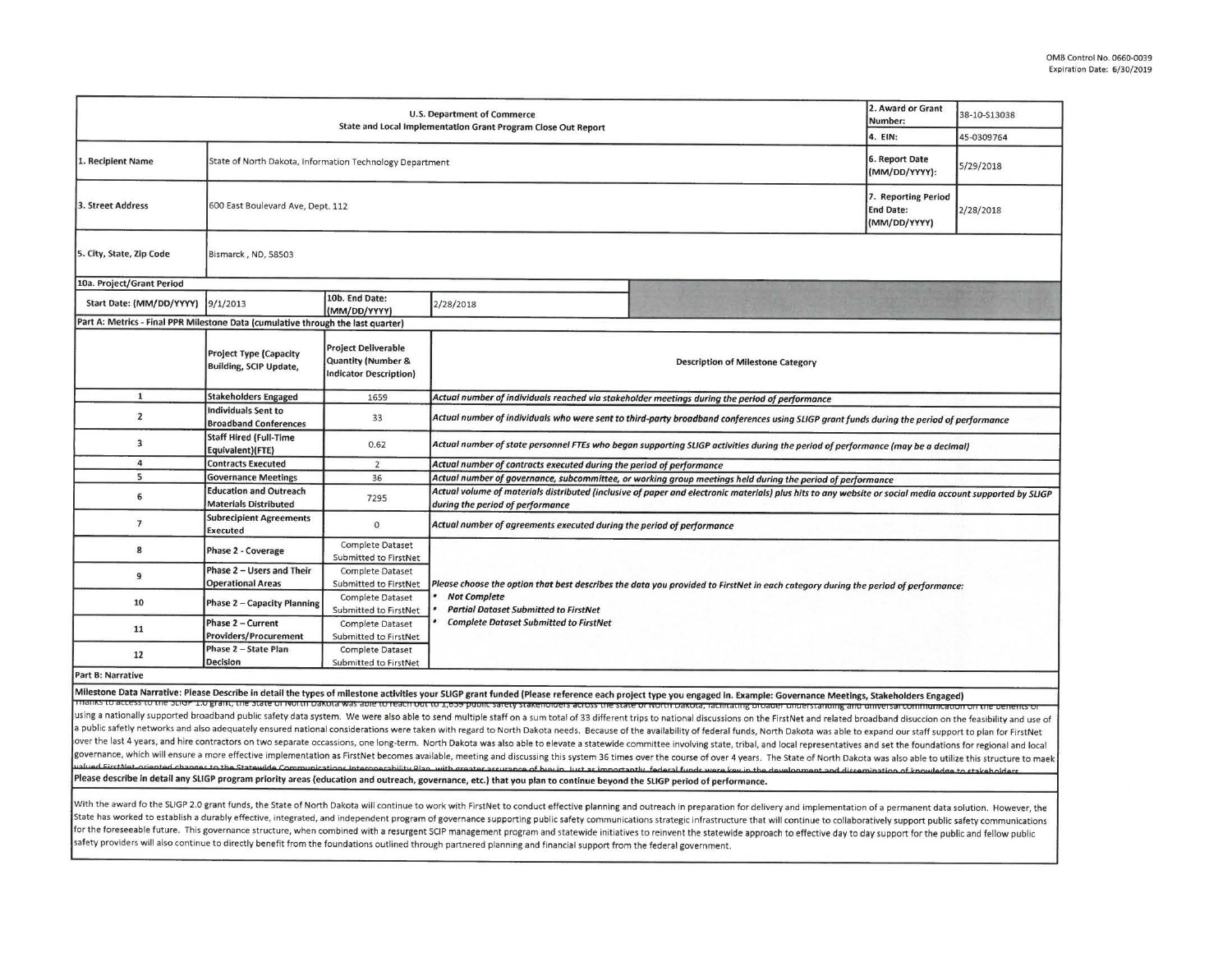Data collection narrative: Please describe in detail the status of your SLIGP funded data collection activities.

The State was able to collect data on one of the cellular carriers here in ND. This data has been helpful in calculating the performance of the carriers network performance with signal strength gathering and technology typ

## Please describe in detail any data collection activities you plan to continue beyond the SLIGP period of performance.

Based on the outcome of the negotiated FirstNet contract, the State of North Dakota continues to carry a signficant concern with regard to effective coverage in the state, especially in rural areas where public safety offi with limited near proximity support daily in austere conditions that can experience a temperature range swing annually in excess of 100 degrees farhenheit. These conditions make the availability, direct contact and the abi cognitive awareness of officers and public safety officials in the field vitally important. Effective coverage will continue to drive our primary focus for the foreseeable future until proven otherwise. Based on this, it i collecting data and conducting analysis of coverage provided by viable commercial carriers.

collecting data and conducting analysis of coverage provided by viable commercial carriers.<br>Lessons Learned: Please share any lessons learned or best practices that your organization implemented during your SLIGP project. times on this topic and the time needed to do so. Without that time, its unclear how acceptable the system would have been at implementation.

**Part** C: **Staffing** 

**Staffing Table** - **Please provide a summary of all positions funded by SLIGP.** 

| Name                                 | FTE% | <b>Project(s) Assigned</b>                                              |                     |  |
|--------------------------------------|------|-------------------------------------------------------------------------|---------------------|--|
| Program Manager                      | 50   | Development of program activites and oversight of Subcontractors        | Change<br>No Change |  |
| Project Sponsor                      |      | Oversight of Program Manager and Subrecipient, steering of project      | No Change           |  |
| CIO <sub>.</sub>                     |      | Oversight of project, interface with Governor's Office                  | No Change           |  |
| ICFO                                 |      | Oversight of financial planning, tracking, and reporting practices      | No Change           |  |
| Accountant                           |      | Execution of financial tracking, and reporting practices                | No Change           |  |
| <b>Project Management Specialist</b> |      | Management of project management processes                              | No Change           |  |
| <b>Procurement Officer</b>           |      | Develop, implement, and oversight of contract for subrecipient services | No Change           |  |
| Part D: Contracts and Funding        |      |                                                                         |                     |  |

Subcontracts Table - Include all subcontractors engaged during the period of performance. The totals from this table must equal the "Subcontracts Total" in your Budget Worksheet

| Name                                       | <b>Subcontract Purpose</b> | Type<br>(Vendor/Subrec.) | RFP/RFQ Issued (Y/N) | Total Federal Funds<br>Allocated | <b>Total Matching Funds</b><br>Allocated |
|--------------------------------------------|----------------------------|--------------------------|----------------------|----------------------------------|------------------------------------------|
| Televate, LLC                              | <b>SLIGP Support</b>       | Vendor                   |                      | \$734,502.47                     | \$0.00                                   |
| Agency MABU                                | Design report              | Vendor                   | N                    | \$373.53                         | \$0.00                                   |
|                                            |                            |                          |                      |                                  |                                          |
| and the first company of the first company |                            |                          |                      |                                  |                                          |

**Budget Worksheet** 

Columns 2, 3 and 4 must match your project budget for the entire award and your final SF 424A. Columns 5, 6, and 7 should list your final budget figures, cumulative through the last quarter

| <b>Project Budget Element (1)</b> | <b>Federal Funds Awarded (2)</b> | <b>Approved Matching</b><br>Funds (3) | <b>Total Budget (4)</b> | <b>Final Federal Funds</b><br>Expended (5) | <b>Final Approved</b><br><b>Matching Funds</b><br>Expended (6) | <b>Final Total funds</b><br>Expended (7) |
|-----------------------------------|----------------------------------|---------------------------------------|-------------------------|--------------------------------------------|----------------------------------------------------------------|------------------------------------------|
| a. Personnel Salaries             | \$167,100.00                     | \$26,220.00                           | \$193,320,00            | \$175,766.98                               | \$41,593.48                                                    | \$217,360.46                             |
| b. Personnel Fringe Benefits      | \$55,143.00                      | \$8,653.00                            | \$63,796.00             | \$63,316.20                                | \$18,142.55                                                    | \$81,458.75                              |
| c. Travel                         | \$92,433.00                      | \$7,321.00                            | \$99,754.00             | \$53,966.09                                | \$795.96                                                       | \$54,762.05                              |
| d. Equipment                      | \$0.00                           | \$0.00                                | \$0.00                  | \$0.00                                     | \$0.00                                                         | \$0.00                                   |
| e. Materials/Supplies             | \$5,572.00                       | \$2,800.00                            | \$8,372.00              | \$8.00                                     | \$0.00                                                         | \$8.00                                   |
| f. Subcontracts Total             | \$819,227.00                     | \$0.00                                | \$819,227.00            | \$734,877.16                               | \$0.00                                                         | \$734,877.16                             |
| g. Other                          | \$28,500.00                      | \$247,000.00                          | \$275,500.00            | \$31,266.05                                | \$277,641.45                                                   | \$308,907.50                             |
| Indirect                          | \$0.00                           | \$0.00                                | \$0.00                  | \$0.00                                     | \$0.00                                                         | \$0.00                                   |
| h. Total Costs                    | \$1,167,975.00                   | \$291,994.00                          | \$1,459,969.00          | \$1,059,200.48                             | \$338,173.43                                                   | \$1,397,373.91                           |
| i. % of Total                     | 80%                              | 20%                                   | 100%                    | 76%                                        | 24%                                                            | 100%                                     |